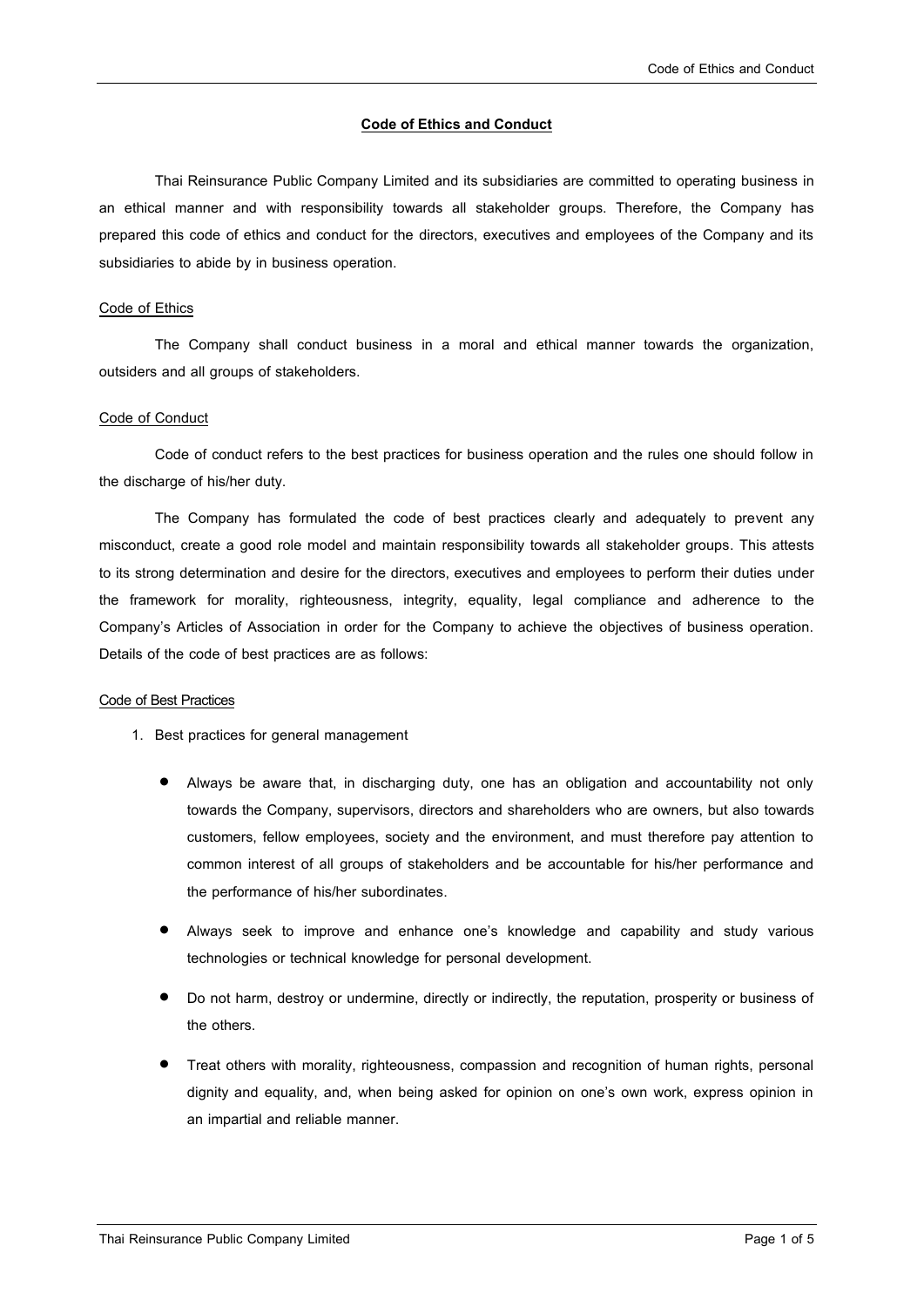- 2. Best practices for business operation
	- Perform any assigned duty under a lawful policy with integrity and loyalty and without seeking any advantage to which one is not entitled or jeopardizing the Company's image or reputation.
	- Devise plans and determine and analyze operational targets of a work unit, of oneself and of subordinates in order to attain objectives of the organization by paying regard to righteousness, professional conduct, and corporate culture.
	- Use one's leadership, coordinate and implement all actions with professional knowledge and capability in the best interest of the Company rather than for personal benefit.
	- Enhance the discharge of duty under a standard operating system and efficient control system by profoundly and carefully using one's knowledge and capability with adequate information and reliable evidence.
	- Encourage coordination and promote a pleasant work environment, while upholding discipline in and outside the organization.
	- Respect "confidential information" that is accessible due to one's position and do not use such information for one's personal benefit or for the benefit of its department which he/she is attached to or for the organization he/she used to work with.
	- When there is any personal interest arising other than that received from the Company, disclose all factual details of such interest immediately to one's supervisor and do not engage in any other business that may create a conflict of interest with the Company or may undermine the efficiency in the discharge of one's duty.
	- Seek proper and suitable measures for the protection and security of the Company's properties that are under one's responsibility.
	- In expressing or providing any statement to the public, clearly identify as to whether:
		- the statement is a personal opinion or is given in any other corporate position;
		- such statement or opinion may create benefit to any group of persons in which one also has an interest.
- 3. Best practices towards employees in the organization
	- All employees are deemed as the key business drivers, to every one of whom the Company has given importance on a non-discriminatory basis.
	- Avoid and eradicate any misunderstanding about problems arising from labor relations that could cause corporate or interpersonal dissension.
	- Interact with fellow employees impartially with mutual respect and equitable treatment on a nondiscriminatory basis, and foster teamwork and unity among directors, executives and employees.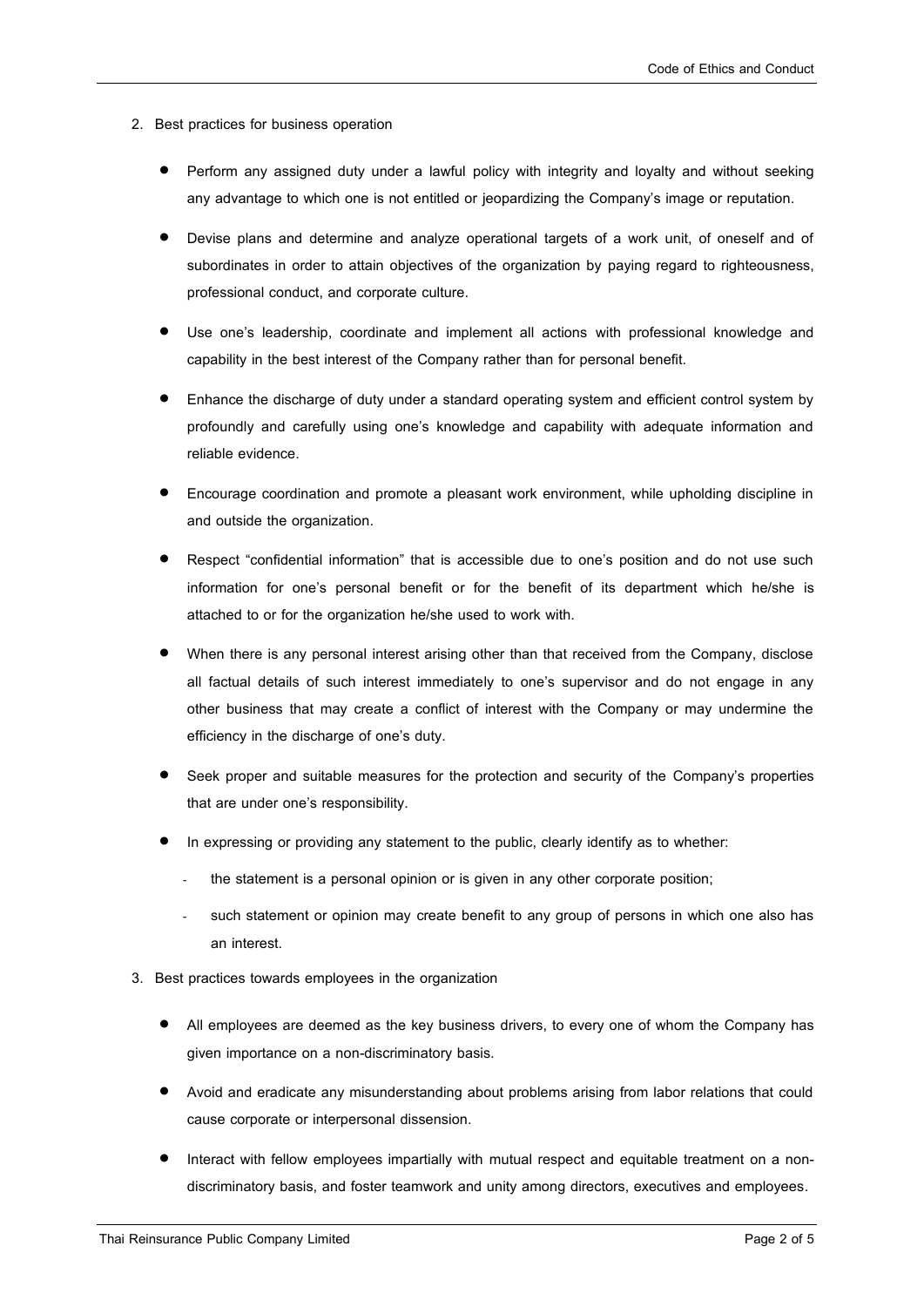- Be respectful to the colleagues and no sexual harassment whether by visual, verbal, physical or other actions about sex that dislike by the victim.
- Be attentive to fellow employees' way of life and well-being and give importance to a happy work environment.
- Assess subordinates' knowledge and competence and develop those who have the potential for promotion to a higher position, including one's own position.
- Appropriate and reasonable remuneration and other benefit which can be compared with the same industry.
- 4. Best practices towards shareholders
	- Encourage the shareholders to receive sufficient and appropriate information by the disclosure of important information, both financial and non-financial information to shareholders, accurately, completely and in time.
	- Recognize the rights and equality of all shareholders including focus on the business efficiency for appropriate and sustainable returns.
	- Report accurate and complete information, news and Company's status to all shareholders on a regularly and equally basis at the right time and sufficient for decision making.
	- Grant the rights to shareholders to propose comments or complaints on Company's operations via the channels specified on the Company website. Every comment will be screened for submission to the Board of Directors or related parties and the result shall be informed accordingly.
- 5. Best practices towards customers, business partners, competitors, creditors, public sector and outsiders

The Company adheres to the code of conduct towards customers, business partners, competitors, creditors and the public sector, and operates business with integrity and equality under the following best practices:

#### Best practices towards customers

- Treat customers in a fair and non-discriminatory manner and avoid any improper acts.
- Do not disclose customers' information which one could access from business operation and which, under usual circumstances, should be kept confidential, unless otherwise allowed by the customers or unless such disclosure is made due to one's duty or legal requirement or for the benefit of insurance business or the public at large.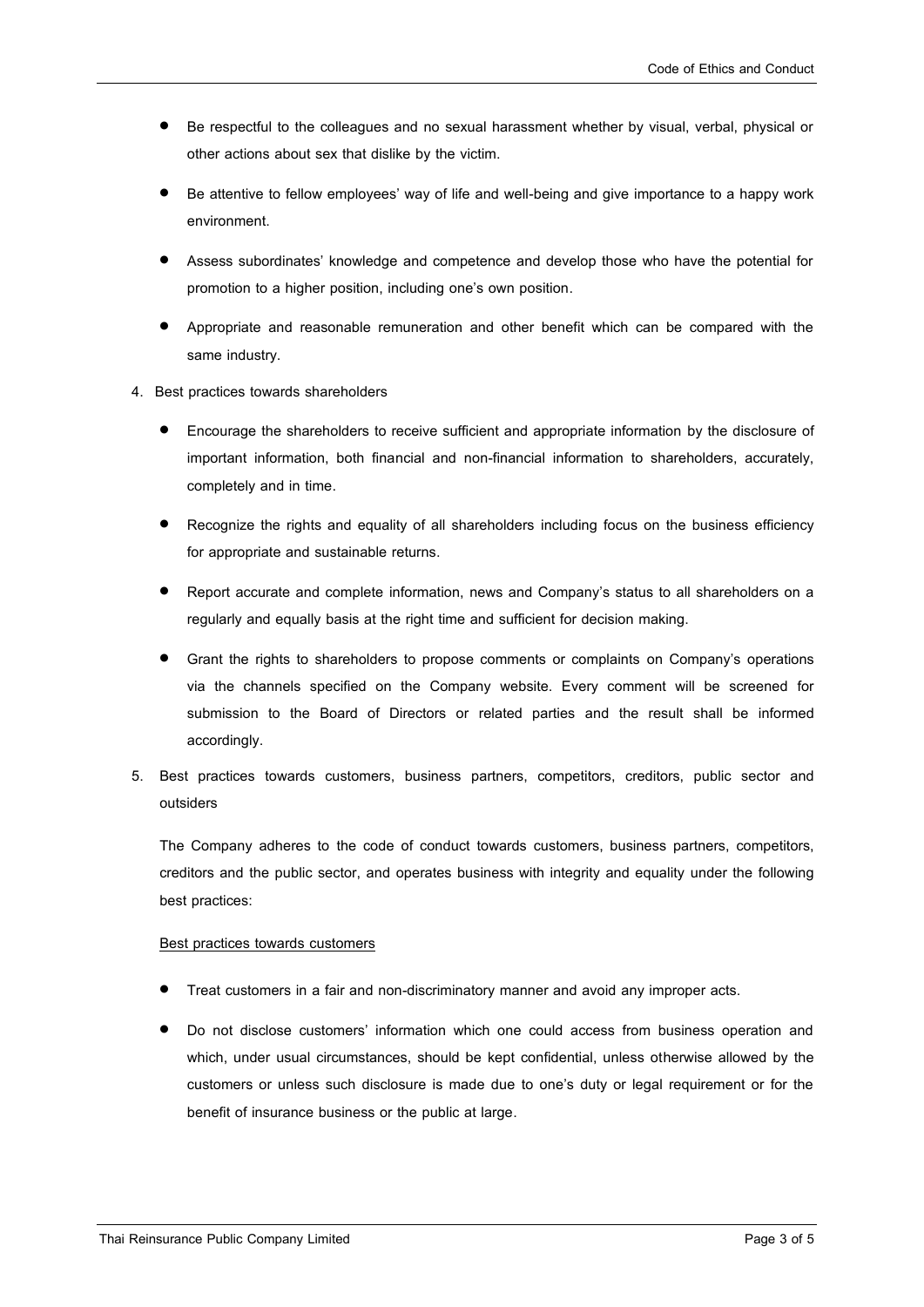Comply with agreements made with customers correctly and completely under the applicable laws and regulations, and do not perform any act that violates and/or breaches the agreements made with customers.

### Best practices towards business partners

- Promote cordial and sustainable relationship between the Company and its business partners to ensure friendliness and satisfaction among all concerned parties, and provide quality services that are accurate, fast, responsive to demand and efficient.
- Select business partners and counterparties who operate business with responsibility, righteousness, ethics and integrity and are not involved in any form of fraudulent conduct.
- Treat all business partners and counterparties on an equitable and non-discriminatory basis and do not take advantage of business partners and counterparties.
- Ensure that the common interests with business partners are protected by strictly abiding by the laws and the mutually-established rules.
- Monitor, audit and evaluate business partners for sustainable business development between each other.

# Best practices towards competitors

 Promote free and fair competition under reasonable competition rules and avoid any acts that will tarnish competitors' reputation.

#### Best practices towards creditors

- Fulfill conditions under agreements made with creditors in a strict, correct, complete and timely manner with regard to payment and any other matters equitably agreed upon with the creditors.
- In the case of inability to fulfill conditions under agreements, promptly so notify the creditors together with reasons and remedial measures in order to jointly seek solutions to such problem.

#### Best practices towards the government sector and outsiders

- Ensure that news or messages to be disclosed publicly are precise and straightforward, do not induce guidance which is against culture and unethical, and must respect personal dignity.
- Adhere to the anti-Fraud Policy, Anti-Corruption policy & Measures and the principle of morality; neither offer nor accept bribes whether in the form of gift or any other benefits; refuse to perform any act that could be conducive to corruption and bribery; do not perform, assist in or support any act that is deemed an offence under the relevant laws and notifications, nor perform any dishonest act relating to properties, nor perform any act that is detrimental to the national economy or security; and do not conceal or participate in removing or selling any properties acquired from such act.